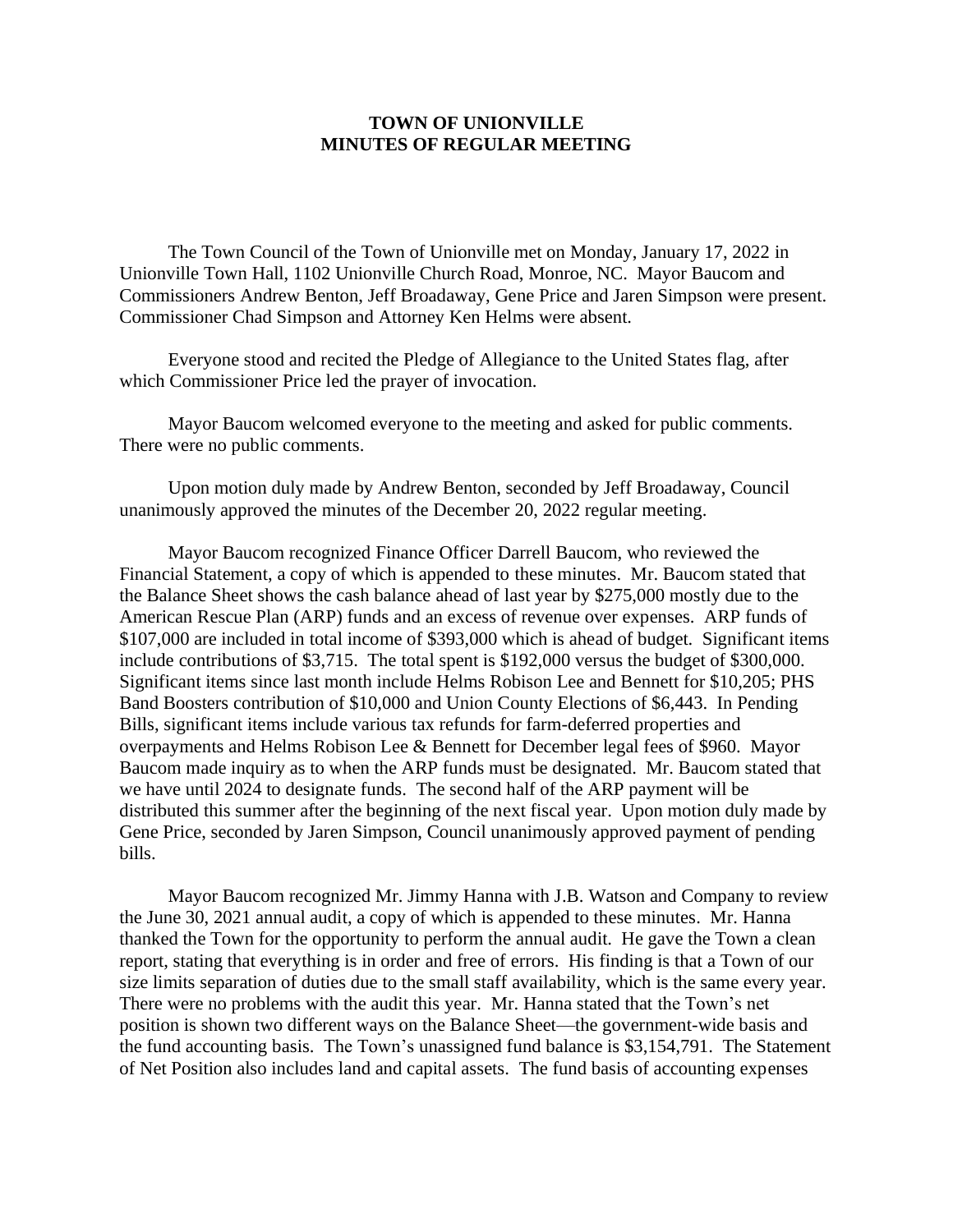equipment and depreciation calculated on assets. The other difference is the pension deferrals of the Town's contributions to the state--the state provides the retiring system numbers. This creates a liability for the Town's future retirement. The Town pays in based upon the actuary and this shows what else is owed for future liability above what's already paid.

He then drew Council's attention to the Income Statement. This shows two ways of calculation—net income and budget method of accounting. The major categories of expenditures reflect a \$99,547 profit. On Page 7 there is a more detailed Income Statement. Exhibit 5 shows the original budget adopted June, 2020, the final budget amendments from June 30, 2021 and what the profit and variance difference was from the original to the final budget. The Town was not over budget on any expenses this year. Pages 23 and 24 show a more detailed Income Statement with taxes, penalties and interest. This is the same as expenses. Again, it was a clean audit.

Mr. Hanna distributed two handouts to Council, a copy of which is appended to these minutes. The first one is the Town of Unionville Financial Statement Comparison as of June 30, 2021. It indicates how Unionville compares to other towns with similar population. The state-wide average fund balance available as a percentage is 77.29 percent; Unionville is at 896.14 percent, which is outstanding! The Local Government Commission wants it to be at least 25 percent. Overall collection of property taxes was 98.25 percent for ad valorem taxes and 100 percent for motor vehicles. The Town's current ad valorem tax rate is \$.02/\$100 valuation. Also included is the Volunteer Fire Department grant, which passed through the Town. This year, the Town will receive more American Rescue Plan funding also. A new form for this year is the Performance Indicators of Concern. The general fund expenditure range for Unionville is from \$100,000 - \$999,999. The fund balance should be at 71 percent; Town of Unionville is at 896 percent. There are no violations to report. The audit reporter finds that there is a lack of segregation of duties due to the size of the Town. Local Government Commission is comfortable not addressing this issue if it's the only finding. There being no questions from Town Council, Mr. Hanna thanked the Council for allowing J. B. Watson to perform the audit again this year.

There being no one present from Unionville Elementary School, Mayor Baucom drew Council's attention to Craig Rushing's and Ken Trull's Planning Board seat vacancies, as their second terms expire in February, 2022. Upon motion duly made by Jaren Simpson, seconded by Gene Price, Council unanimously appointed alternate Devin Clontz to fill Craig Rushing's Planning Board seat. Upon motion duly made by Gene Price, seconded by Jeff Broadaway, Council unanimously appointed applicant Roddie Baucom to fill Ken Trull's Planning Board seat.

There being no further business, Mayor Baucom declared the meeting adjourned.